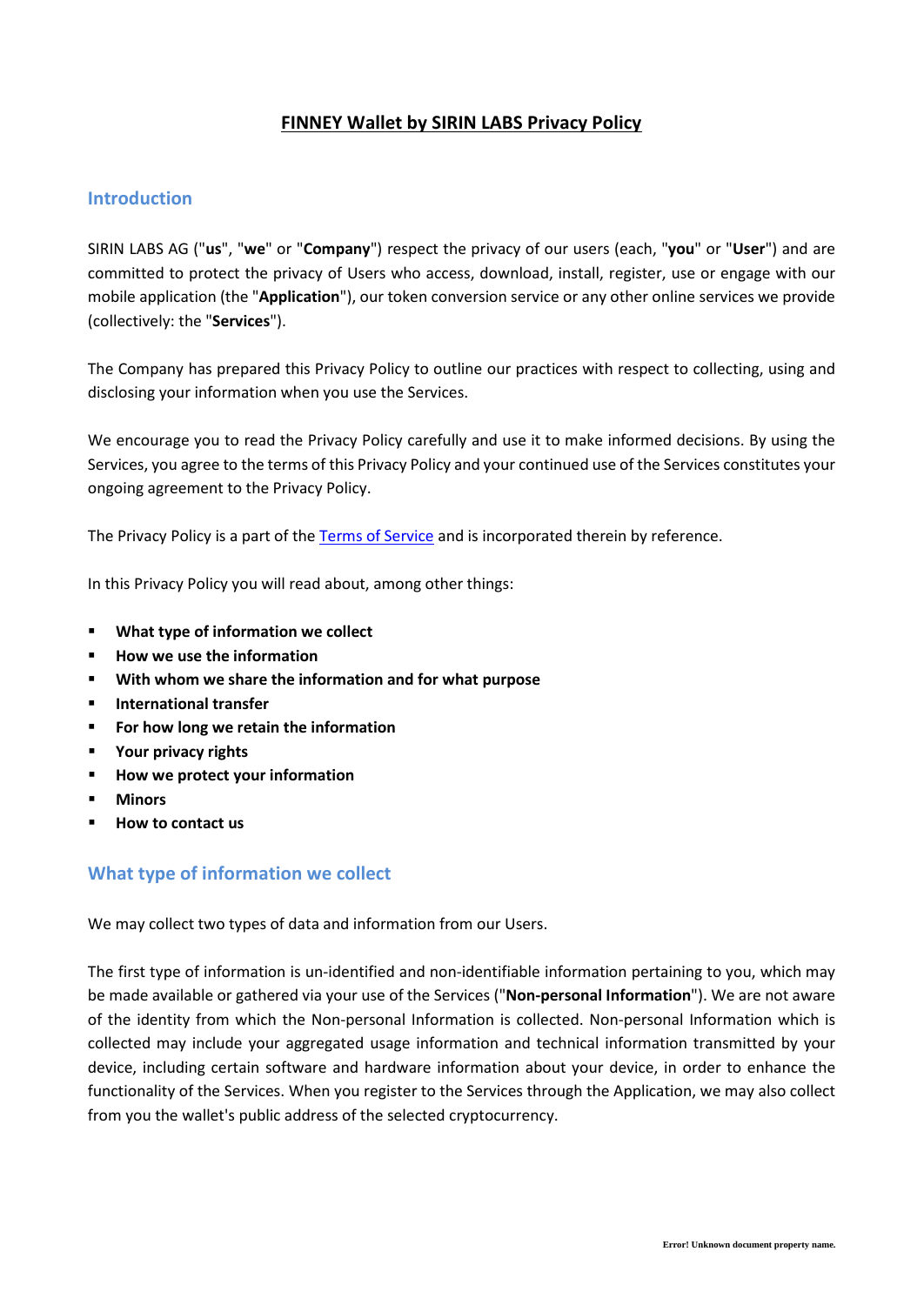The second type of information is individually identifiable information, namely information that identifies an individual or may with reasonable effort identify an individual ("**Personal Information**"). Such information may include:

- **Account Information**: When you sign-up and register to the Services, you may be asked to provide us certain details about yourself. You may register to the Services directly through the Application.
- **Voluntarily Information**: We may collect information which you provide us voluntarily. For instance, when you respond to communications from us, communicate with us via email or share additional information about yourself through your use of the Services. We may also collect the feedback, suggestions, complaints and reports which you send to us. Please note that we may also collect complaints about you from other Users, which may include your Personal Information.

For avoidance of doubt, if we combine Personal Information with Non-personal Information, the combined information will be treated as Personal Information as long as it remains combined.

## **How we use the information**

We use and share Personal Information in the manners described in this Privacy Policy. In addition to the purposes listed above, the information we collect, which may include your Personal Information, is used for the following purposes:

- To set up your account and to provide the Services;
- To identify and authenticate your access to certain features of the Services;
- To send you relevant push notifications concerning the conversion request status (e.g., pending, confirmed, rejected);
- To communicate with you and to keep you informed of our latest updates;
- To perform a research or to conduct analytics in order to improve and customize the Services to your needs and interests;
- To support and troubleshoot the Services and to respond to your queries;
- To investigate and resolve disputes in connection with your use of the Services;
- To detect and prevent fraudulent and illegal activity or any other type of activity that may jeopardize or negatively affect the integrity of the Services; and
- To investigate violations and enforce our policies, and as required by law, regulation or other governmental authority, or to comply with a subpoena or similar legal process or respond to a government request.

## **With whom we share the information and for what purpose**

We do not rent, sell, or share your Personal Information with third-parties except as described in this Privacy Policy.

We may share Personal Information with the following recipients: (i) our subsidiaries; (ii) affiliated companies; (iii) subcontractors and other third-party service providers; (iv) auditors or advisers of our business processes; and (v) any potential purchasers or investors in the Company.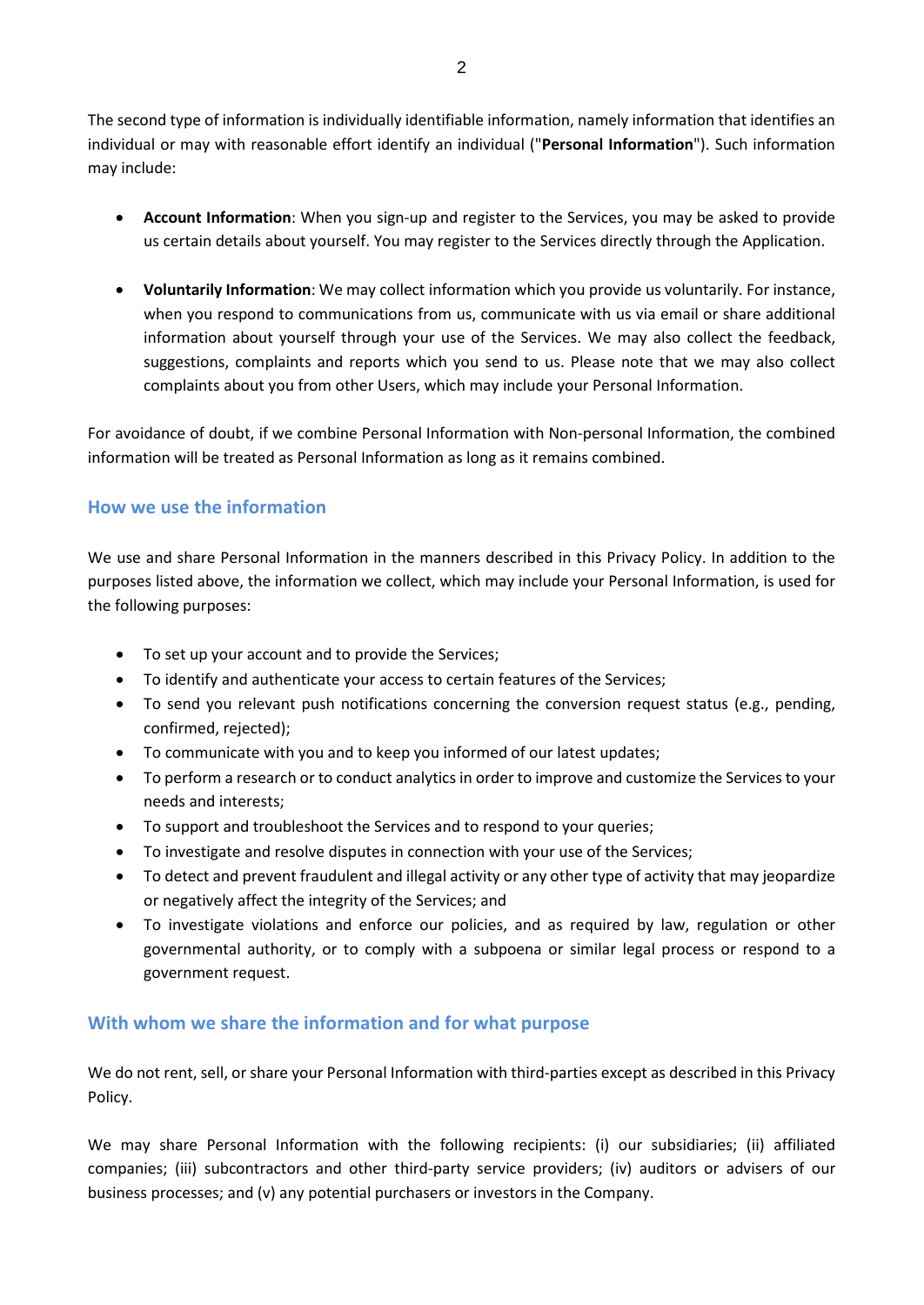In addition to the purposes listed in this Privacy Policy, we may share Personal Information with our recipients for any of the following purposes: (i) storing or processing Personal Information on our behalf (e.g., cloud computing service providers); (ii) processing such information to assist us with our business operations; and (iii) performing research, technical diagnostics, personalization and analytics.

We may also disclose Personal Information, or any information you submitted via the Services if we have a good faith belief that disclosure of such information is helpful or reasonably necessary to: (i) comply with any applicable law, regulation, legal process or governmental request; (ii) enforce our policies, including investigations of potential violations thereof; (iii) investigate, detect, prevent, or take action regarding illegal activities or other wrongdoing, suspected fraud or security issues; (iv) to establish or exercise our rights to defend against legal claims; (v) prevent harm to the rights, property or safety of us, our affiliates, our Users, yourself or any third-party; (vi) for the purpose of collaborating with law enforcement agencies; and (vii) in case we find it necessary in order to enforce intellectual property or other legal rights.

## **International transfer**

Since we operate globally, it may be necessary to transfer data, including Personal Information, to countries outside the European Union. The data protection and other laws of these countries may not be as comprehensive as those in the European Union − in these instances we will take steps to ensure that a similar level of protection is given to Personal Information, including through adequate contractual measures. You hereby consent to the transfer of Personal Information to countries outside the European Union.

# **Third-party collection of information**

Our Privacy Policy only addresses the use and disclosure of information we collect from you. To the extent that you disclose your information to other parties via the Services (e.g., by clicking on a link to any other website or location) or via other sites throughout the Internet, different rules may apply to their use or disclosure of the information you disclose to them.

You acknowledge that we are not responsible for the products, services, or descriptions of products or services that you receive from third-party sites or to the content or privacy practices of those sites, and that this Privacy Policy does not apply to any such third-party products and services. You are knowingly and voluntarily assuming all risks of using third-party sites to purchase products and services. You agree that we shall have no liability whatsoever with respect to such third-party sites and your usage of them.

## **For how long we retain the information**

We retain the information we collect from you for as long as needed to provide our Services and to comply with our legal obligations, resolve disputes and enforce our agreements (unless we are instructed otherwise). We may rectify, replenish or remove incomplete or inaccurate information, at any time and at our own discretion.

# **Your privacy rights**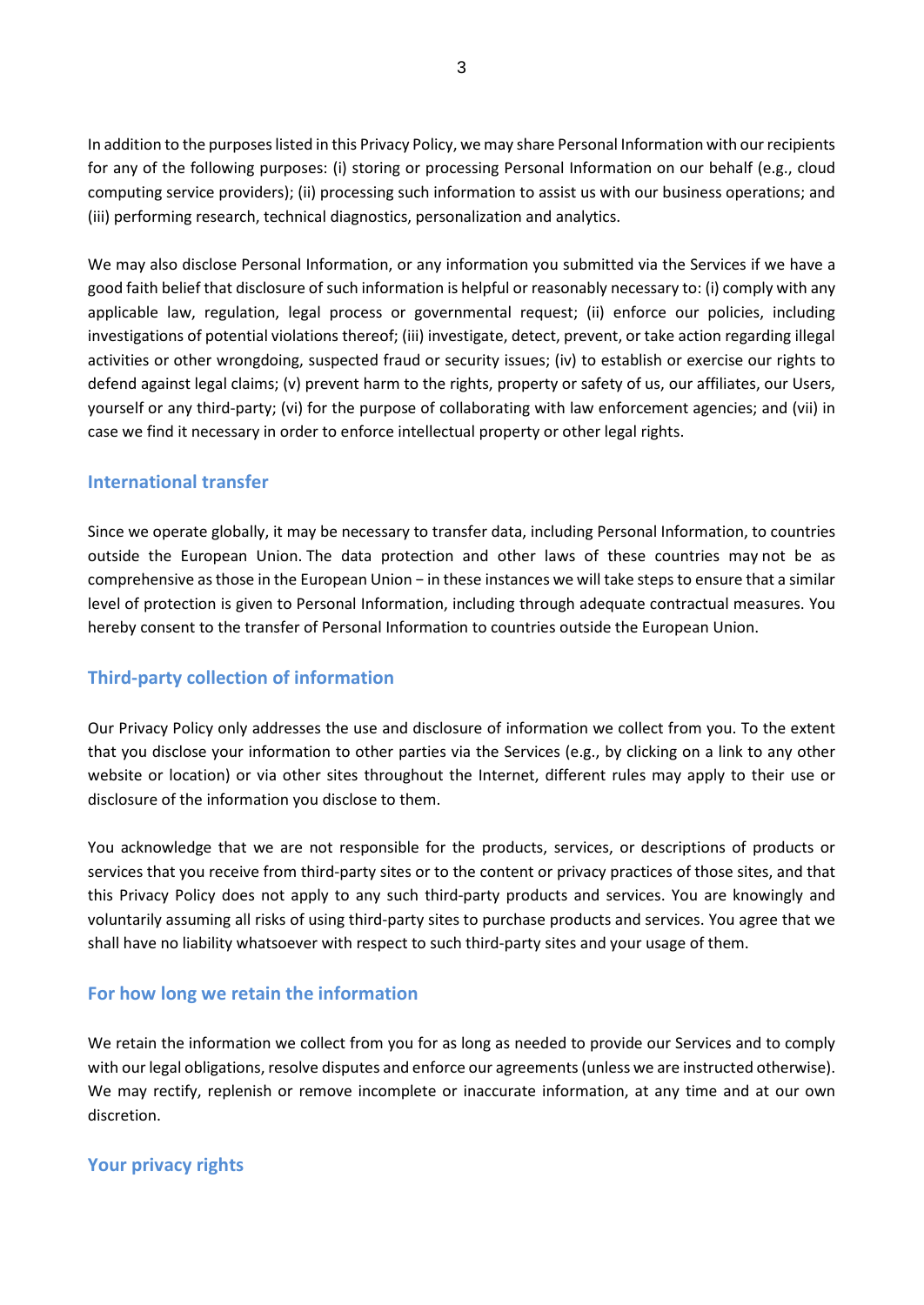Certain jurisdictions provide Users with certain statutory rights to their Personal Information. Subject to exemptions provided by law, and with proper identification, you may have the right to certain actions to your Personal Information such as:

- Right to verify your Personal Information (to access, delete, change or update any Personal Information relating to you. For example, if you believe that your Personal Information is incorrect, you may ask to have it corrected or deleted);
- Right to see what Personal Information about you we have;
- Right to request that we erase Personal Information about you (subject to any other legal obligation that may require us to keep that information);
- Right to restrict us from processing Personal Information pertaining to you (for example, you may request that we will stop using or sharing your Personal Information with third-parties); and
- Right to export Personal Information in a portable format;

If you wish to exercise any of these rights, contact us at: [contact@sirinlabs.com.](mailto:contact@sirinlabs.com) When handling your request, we will ask for additional information to confirm your identity (which may include Personal Information). However, please note that if you choose not to allow us to process your Personal Information, we may be prevented from providing our Services (among other things, regarding transactions you attempt to complete).

If you wish to raise a complaint on how we have handled your Personal Information, please contact us directly at [contact@sirinlabs.com.](mailto:contact@sirinlabs.com)

If you are not satisfied with our response or believe we are collecting or processing your Personal Information not in accordance with the laws, you can complain to the applicable data protection authority.

# **How we protect your information**

We take great care in implementing and maintaining the security of the Services and safeguarding information which relates to you. We employ industry standard procedures and policies to ensure the safety of your information and prevent unauthorized use of any such information. Although we take reasonable steps to safeguard such information, we cannot be responsible for the acts of those who gain unauthorized access or abuse our Services, and we make no warranty, express, implied or otherwise, that we will prevent such access.

If you believe that your privacy was not treated in accordance with our Privacy Policy, or if any person attempted to abuse our Services or acted in an inappropriate manner, it will be advisable to contact us directly at [contact@sirinlabs.com.](mailto:contact@sirinlabs.com)

## **Corporate transaction**

We may share information that relates to you, including Personal Information, in the event of a corporate transaction (e.g., sale of a substantial part of our business, merger, consolidation or asset sale of an asset or transfer in the operation thereof) of the Company. In this event, the acquiring company or transferee will assume the rights and obligations as described in this Privacy Policy.